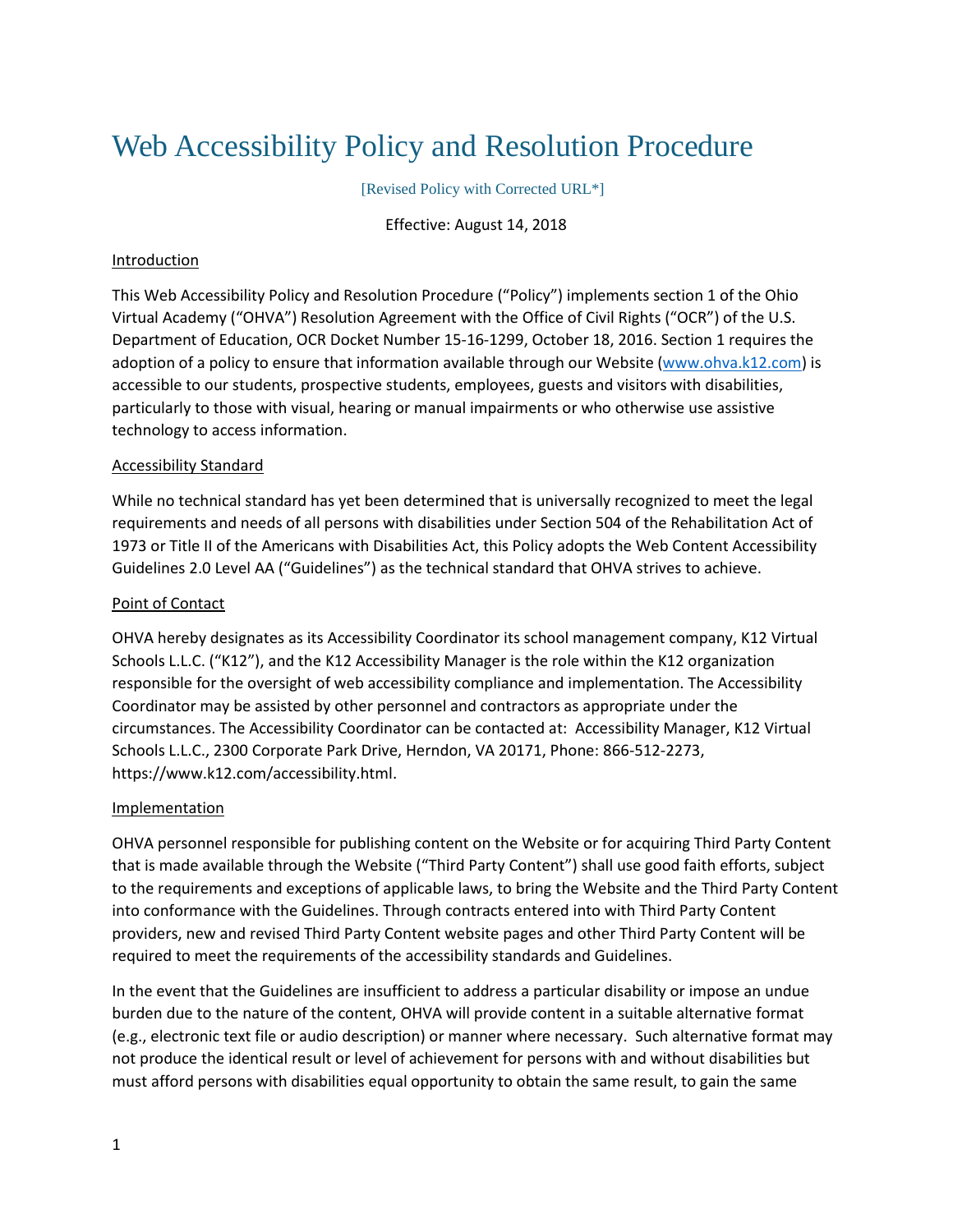benefit, or to each the same level of achievement, in the most integrated setting appropriate to the person's needs.

# **Training**

Personnel responsible for publishing content on the Website will be trained in designing and creating accessible web pages no less than annually. Training will be provided by qualified persons, through online training programs vetted by the Accessibility Coordinator or by a combination thereof. Training will include information on:

- Creating new and revising existing Website pages in conformance with the Guidelines;
- How to ensure accessibility in web design, documents and multimedia content;
- Testing those pages prior to publication for conformance with the Guidelines;
- Accessing the pages after publication through a web browser and testing the pages for conformance with the Guidelines; and
- This Policy.

## Testing will include:

- Viewing, using and listening to the page through all of these browsers:
	- o Internet Explorer
	- o Chrome
	- o Safari
	- o Firefox
- Viewing, using and listening to the page on the following platforms:
	- o Windows
	- o McIntosh
- Testing the page using the following accessibility checking tools:
	- o aXe
	- o W3C Checklist of checkpoints for Web Accessibility Guidelines. \*https://www.w3.org/WAI/standards-guidelines/wcag/. Keep a completed copy of this checklist for each page/site reviewed until a new change is made and the new documentation supersedes this.
	- o WebAIM tools
- Reviewing the page for issues that the automated checking tools cannot identify (e.g., color contrast or text alternatives to items conveyed with color.)

## Audits

Under the direction of the Accessibility Coordinator and at regular intervals, but in no event less than annually, information available through the Website will be audited to determine whether it is in conformance with the Guidelines. The pages and Third Party Content audited and any problems identified will be documented. Problems identified through the audit will be evaluated and, if necessary, remediated within a reasonable period of time. Completion of the remediation will be documented.